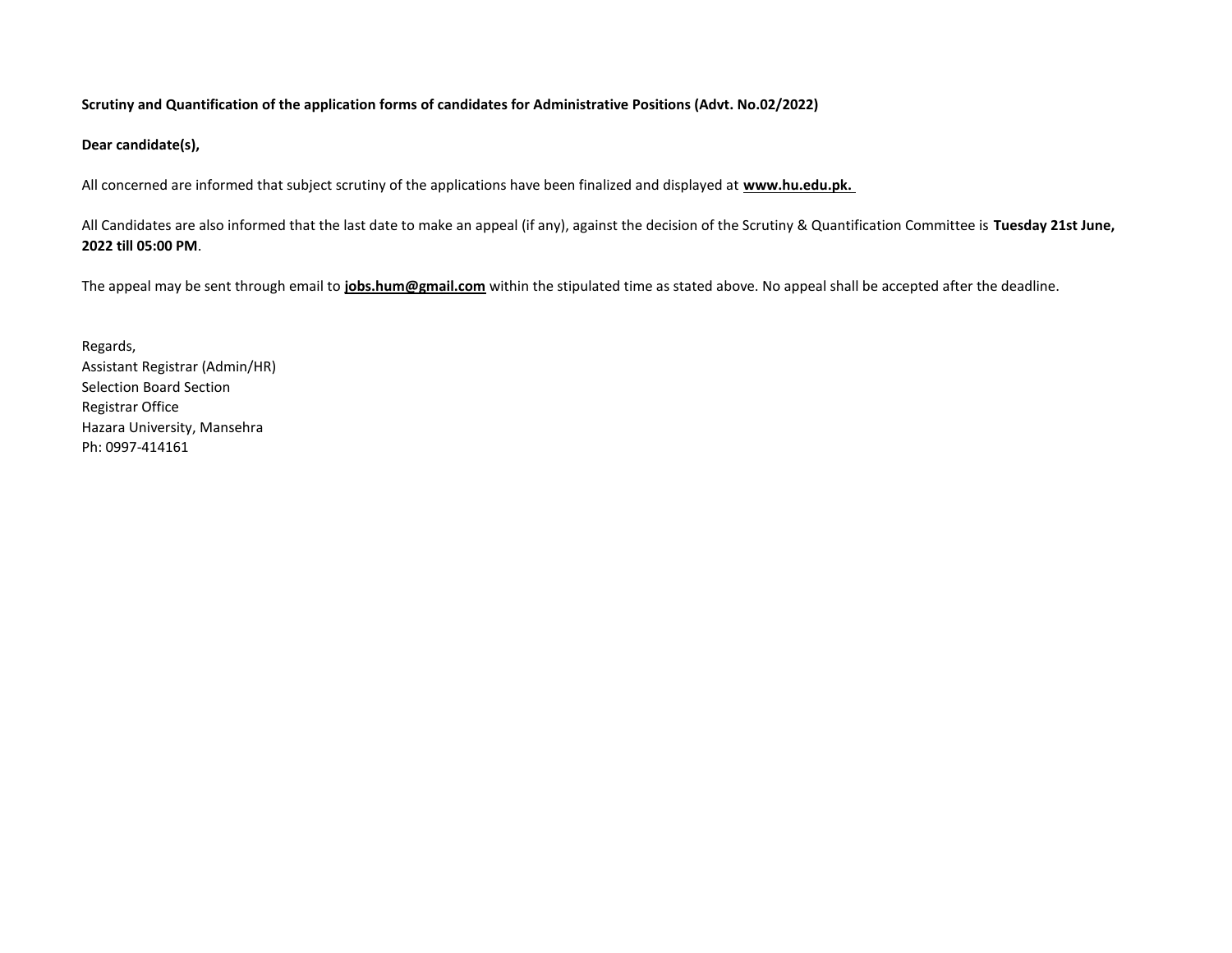#### **SCRUTINY AND QUANTIFICATION OF CANDIDATES FOR THE POST OF CONTROLLER OF EXAMINATIONS BPS-20 (Advt. No.02/2022)**

| Form<br>No.    | <b>Name</b>                   | <b>Academics</b><br>(30) | <b>Experience</b><br>(20) | <b>Distinction</b><br>(05) | <b>Pre-Interview</b><br><b>Total</b> | <b>Status</b>   | <b>Remarks</b>                                                                                           |
|----------------|-------------------------------|--------------------------|---------------------------|----------------------------|--------------------------------------|-----------------|----------------------------------------------------------------------------------------------------------|
| 1              | <b>KHALID MAHMOOD</b>         | 18.00                    | 4.00                      | 0.00                       | 22.00                                | <b>Eligible</b> |                                                                                                          |
| $\overline{2}$ | <b>Asif Javed</b>             | 22.90                    | 0.00                      | 5.00                       | 27.90                                | Ineligible      | Ineligible due to short of required relevant<br>experience.                                              |
| 3              | <b>Amjad Khan</b>             | 19.80                    | 0.00                      | 0.00                       | 19.80                                | Ineligible      | Ineligible due to short of required relevant<br>experience.                                              |
| 4              | <b>Mudassar Ahmed</b>         | 23.60                    | 0.00                      | 0.00                       | 23.60                                | Ineligible      | 1. Non-submission of job application fee<br>2. Lack of required relevant experience                      |
| 5              | <b>Mohbat Khan</b>            | 21.10                    | 0.00                      | 0.00                       | 21.10                                | Ineligible      | Ineligible due to lack of required relevant<br>experience.                                               |
| 6              | <b>Hamdullah Younas</b>       | 0.00                     | 0.00                      | 0.00                       | 0.00                                 | Ineligible      | of<br>Ineligible due to non-submission<br>application fee and Incomplete form                            |
| $\overline{ }$ | <b>RAJIB Ali</b>              | 19.60                    | 0.00                      | 0.00                       | 19.60                                | Ineligible      | Ineligible due to lack of required relevant<br>experience and non-submission of NOC.                     |
| 8              | <b>Syed Arif Hussain Shah</b> | 16.30                    | 10.00                     | 0.00                       | 26.30                                | <b>Eligible</b> |                                                                                                          |
| 9              | <b>Mohammad Tariq</b>         | 20.60                    | 0.00                      | 1.00                       | 21.60                                | Ineligible      | Ineligible due to lack of required relevant<br>experience.                                               |
| 10             | <b>Danish Haroon</b>          | 0.00                     | 0.00                      | 0.00                       | 0.00                                 | Ineligible      | Ineligible due to lack of required relevant<br>experience and non-submission of fee.                     |
| 11             | lSafi ur Rehman Shah          | 18.70                    | 4.02                      | 0.00                       | 22.72                                | Ineligible      | Ineligible due to non-provision of certificate<br>regarding relevant experience with job<br>description. |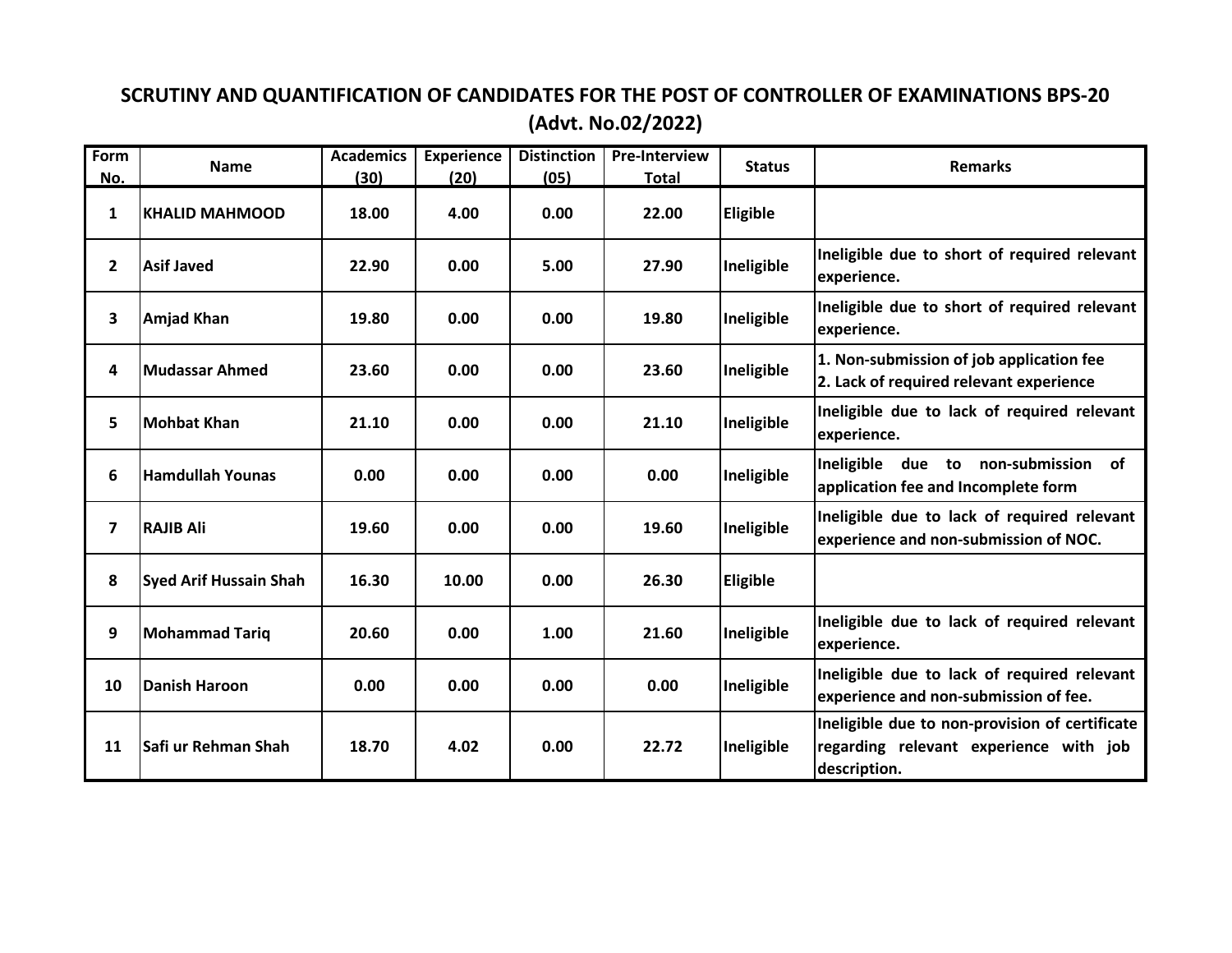# **SCRUTINY AND QUANTIFICATION OF CANDIDATES FOR THE POST OF DIRECTOR A&R BPS-20 (Advt. No.02/2022)**

| Form<br>No.             | <b>Name</b>                             | <b>Academics</b><br>(30) | <b>Experience</b><br>(20) | <b>Distinction</b><br>(05) | <b>Pre-Interview</b><br>Total<br>(55) | <b>Status</b> | <b>Remarks</b>                                                                                                                                                                                                                                                        |
|-------------------------|-----------------------------------------|--------------------------|---------------------------|----------------------------|---------------------------------------|---------------|-----------------------------------------------------------------------------------------------------------------------------------------------------------------------------------------------------------------------------------------------------------------------|
| $\mathbf{1}$            | <b>Asif Javed</b>                       | 22.90                    | 2.32                      | 5.00                       | 30.22                                 | Eligible      |                                                                                                                                                                                                                                                                       |
| $\overline{\mathbf{2}}$ | <b>Naveed igbal</b>                     | 8.20                     | 0.54                      | 0.00                       | 8.74                                  | Ineligible    | 1. SSC and HSSC DMCs and certificates are not<br>attached.<br>2. NOC not attached.<br>3. Ineligible due to incomplete application form                                                                                                                                |
| 3                       | <b>Sardar Rafique</b>                   | 12.40                    | 0.00                      | 2.00                       | 14.40                                 | Ineligible    | SSC and HSSC DMCs and certificates not attached.<br><b>Experience certificate of Regional Project Director is</b><br>illegible while experience of Hashoo Foundation,<br>Islamic Relief and Qarthi Industries is not valid.<br>Ineligible due to short of experience. |
| 4                       | <b>Amjad Khan</b>                       | 19.80                    | 0.00                      | 0.00                       | 19.80                                 | Ineligible    | Ineligible due to short of experience.                                                                                                                                                                                                                                |
| 5                       | Rafaqat Islam                           | 19.30                    | 0.00                      | 0.00                       | 19.30                                 | Ineligible    | 1. NOC not attached.<br>2. Proof of relevant experience with job description<br>not attached.                                                                                                                                                                         |
| 6                       | <b>Abdul Latif</b>                      | 6.60                     | 0.00                      | 0.00                       | 6.60                                  | Ineligible    | Ineligible due to short of experience. BS transcript<br>not attached.                                                                                                                                                                                                 |
| $\overline{\mathbf{z}}$ | <b>Masroor Ahmad</b><br><b>Bangesh</b>  | 18.40                    | 4.00                      | 0.00                       | 22.40                                 | Eligible      |                                                                                                                                                                                                                                                                       |
| 8                       | <b>Sayyed Sadaqat</b><br>Hussain Shah   | 22.30                    | 0.00                      | 0.00                       | 22.30                                 | Ineligible    | 1. Lack of required relevant experience.<br>2. NOC not attached.                                                                                                                                                                                                      |
| 9                       | <b>Syed Arif Hussain</b><br><b>Shah</b> | 16.30                    | 10.00                     | 0.00                       | 26.30                                 | Eligible      |                                                                                                                                                                                                                                                                       |
| 10                      | Dr. Zubair Alam<br><b>Khan</b>          | 22.60                    | 0.00                      | 0.00                       | 22.60                                 | Ineligible    | Ineligible due to lack of required experience.                                                                                                                                                                                                                        |
| 11                      | Saif ur Rehman                          | 18.39                    | 0.00                      | 5.00                       | 23.39                                 | Ineligible    | 1. Experience certificates (except those claimed at<br>S.No.3, 4 & 5) not attached.<br>2. Ineligible due to lack of required relevant<br>experience.                                                                                                                  |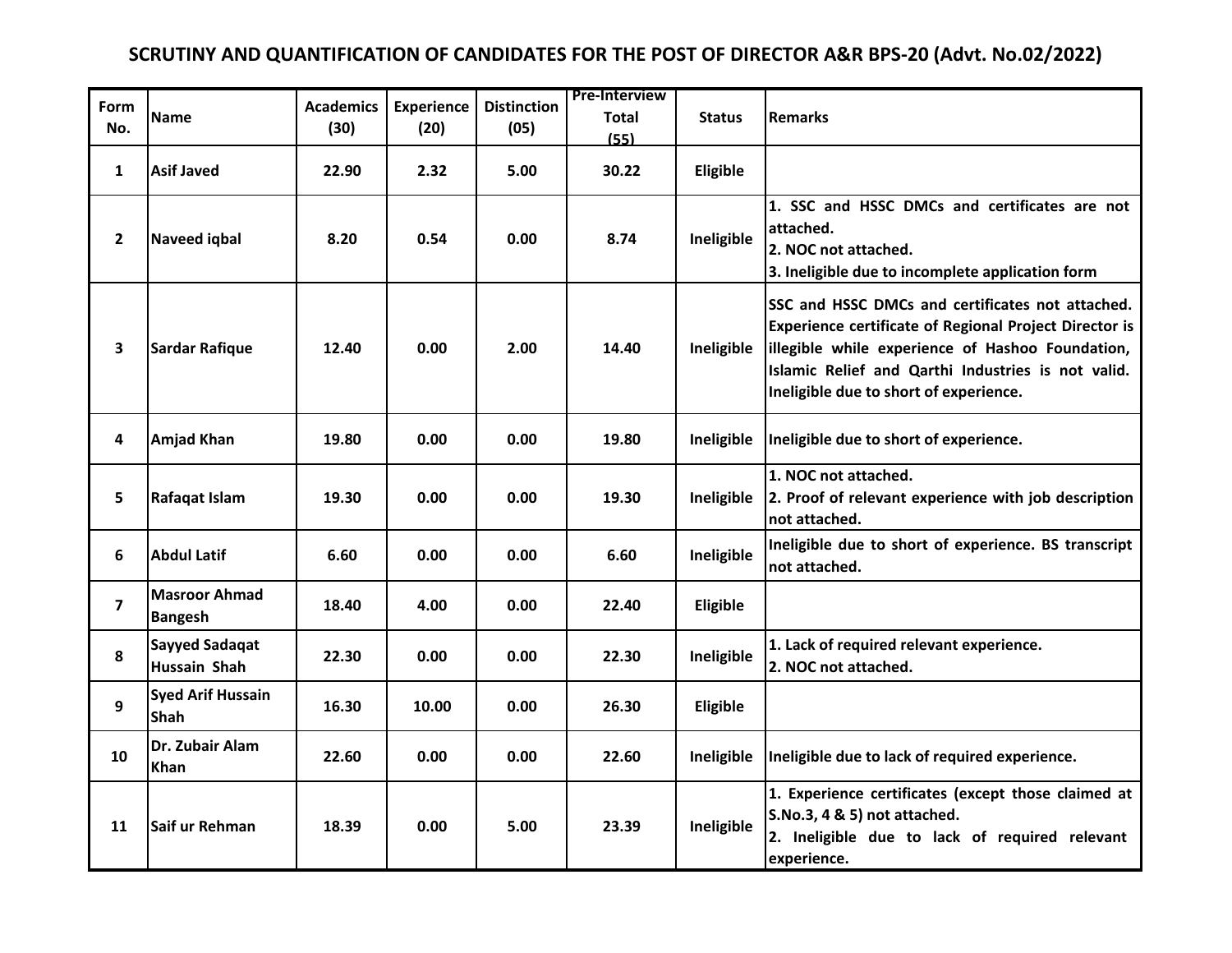# **SCRUTINY AND QUANTIFICATION OF CANDIDATES FOR THE POST OF DIRECTOR ORIC BPS-20 (Advt. No.02/2022)**

| Form<br>No.    | <b>Name</b>                            | <b>Academics</b><br>(30) | <b>Experience</b><br>(20) | <b>Distinction</b><br>(05) | <b>Pre-Interview</b><br><b>Total</b><br>(55) | <b>Status</b>   | <b>Remarks</b>                                                                                                                             |
|----------------|----------------------------------------|--------------------------|---------------------------|----------------------------|----------------------------------------------|-----------------|--------------------------------------------------------------------------------------------------------------------------------------------|
| 1              | <b>Sayyed Sadaqat</b><br>Hussain Shah  | 22.30                    | 0.00                      | 0.00                       | 22.30                                        | Ineligible      | 1. Non-submission of application form fee<br>2. Lack of required post qualification relevant<br>experience as PhD completed on 17-06-2019. |
| $\overline{2}$ | <b>Masroor Ahmad</b><br><b>Bangesh</b> | 18.40                    | 8.00                      | 0.00                       | 26.40                                        | <b>Eligible</b> |                                                                                                                                            |
| 3              | <b>SAIMA NASIR</b>                     | 19.50                    | 6.24                      | 0.00                       | 25.74                                        | <b>Eligible</b> |                                                                                                                                            |
| 4              | <b>Mohammad Tariq</b>                  | 20.60                    | 8.93                      | 1.00                       | 30.53                                        | <b>Eligible</b> |                                                                                                                                            |
| 5              | <b>Hamdullah Younas</b>                | 18.39                    | 0.00                      | 0.00                       | 18.39                                        | Ineligible      | Ineligible due to non-submission of application<br>fee and Incomplete form                                                                 |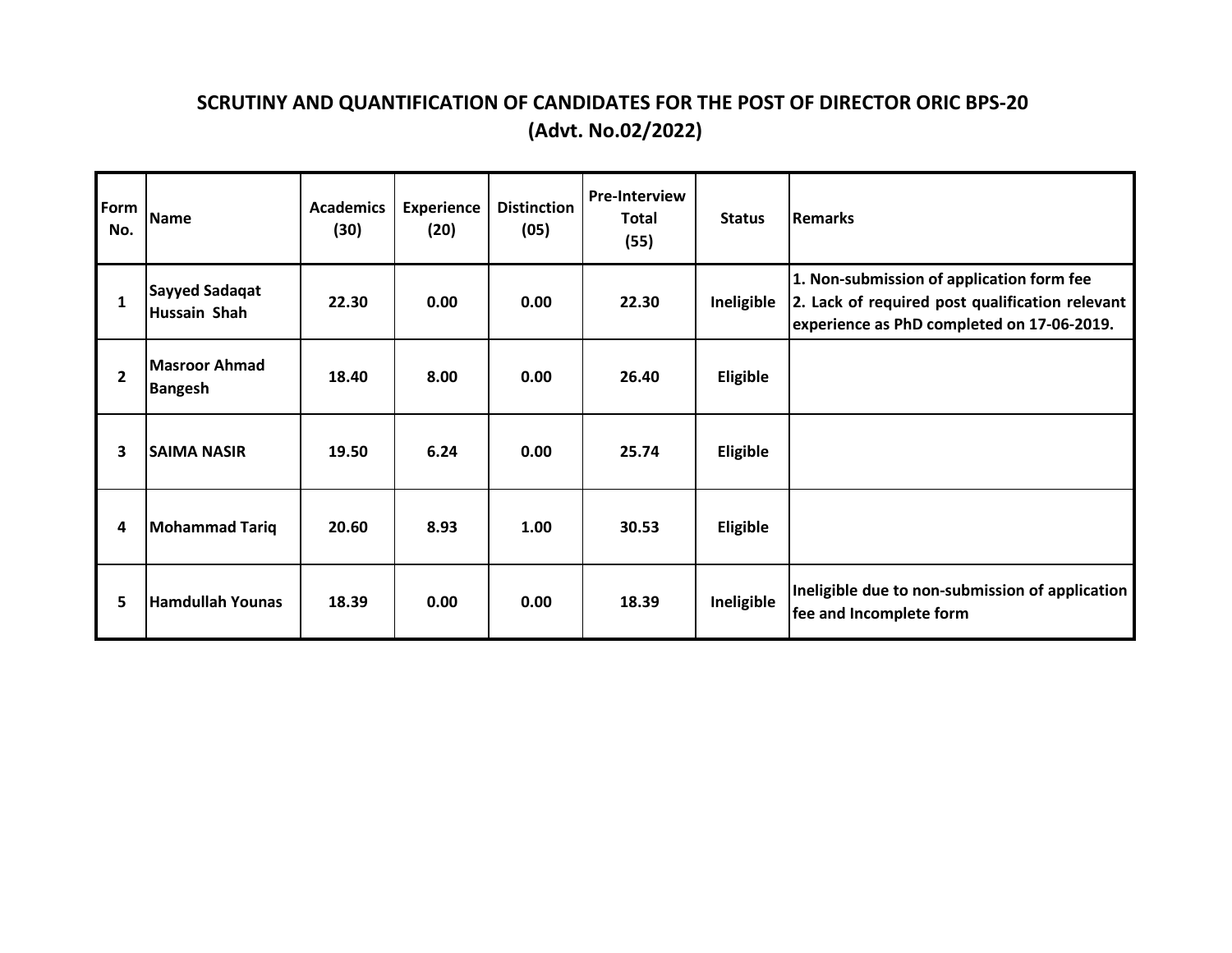# **SCRUTINY & QUANTIFICATION OF CANDIDATES FOR THE POST OF WEBMASTER BPS-17 (Advt. No.02/2022)**

| Form<br>No.  | <b>Name</b>           | <b>Academics</b><br>(35) | <b>Distinction</b><br>(05) | <b>Experience</b><br>(10) | <b>Pre-Interview</b><br><b>Total</b><br>(70) | <b>Status</b> | <b>Remarks</b>                                                                                                                  |
|--------------|-----------------------|--------------------------|----------------------------|---------------------------|----------------------------------------------|---------------|---------------------------------------------------------------------------------------------------------------------------------|
| 1            | <b>Faizan Khan</b>    | 18.10                    | 0.00                       | 4.50                      | 22.60                                        | Ineligible    | 1. SSC and HSSC DMCs and Certificates not attached.<br>2. Ineligible due to less than 3.00 CGPA in Bachelors.                   |
| $\mathbf{2}$ | <b>Numan Ali</b>      | 25.30                    | 0.00                       | 0.00                      | 25.30                                        | Eligible      | Claimed experiences are not relevant for this position.                                                                         |
| 3            | Alia Ishfaq           | 20.70                    | 0.00                       | 0.00                      | 20.70                                        | Eligible      |                                                                                                                                 |
| 4            | <b>Ummer Arif</b>     | 25.60                    | 0.00                       | 0.00                      | 25.60                                        | Eligible      |                                                                                                                                 |
| 5            | <b>Musharaf Habib</b> | 27.60                    | 3.00                       | 6.95                      | 37.55                                        | Eligible      |                                                                                                                                 |
| 6            | Muhammad Usman        | 23.10                    | 0.00                       | 0.00                      | 23.10                                        | Ineligible    | Ineligible due to overage. Experience Certificate and<br>NOC not attached.                                                      |
| 7            | <b>Mudassar Ahmed</b> | 27.50                    | 0.00                       | 0.00                      | 27.50                                        | Eligible      | Claimed experiences are not relevant for this position.                                                                         |
| 8            | <b>Wagas Hussain</b>  | 21.70                    | 0.00                       | 0.00                      | 21.70                                        | Ineligible    | CGPA is less than 3.00. Ineligible due to less CGPA in<br>Bachelors. Claimed experiences are not relevant for<br>this position. |
| 9            | <b>Shawal Ahmad</b>   | 16.80                    | 0.00                       | 4.70                      | 21.50                                        | Eligible      | <b>SSC and HSSC DMCs and certificates not attached.</b>                                                                         |
| 10           | Muhammad Zahid        | 23.50                    | 0.00                       | 0.00                      | 23.50                                        | Eligible      | Claimed experiences are not relevant for this position.                                                                         |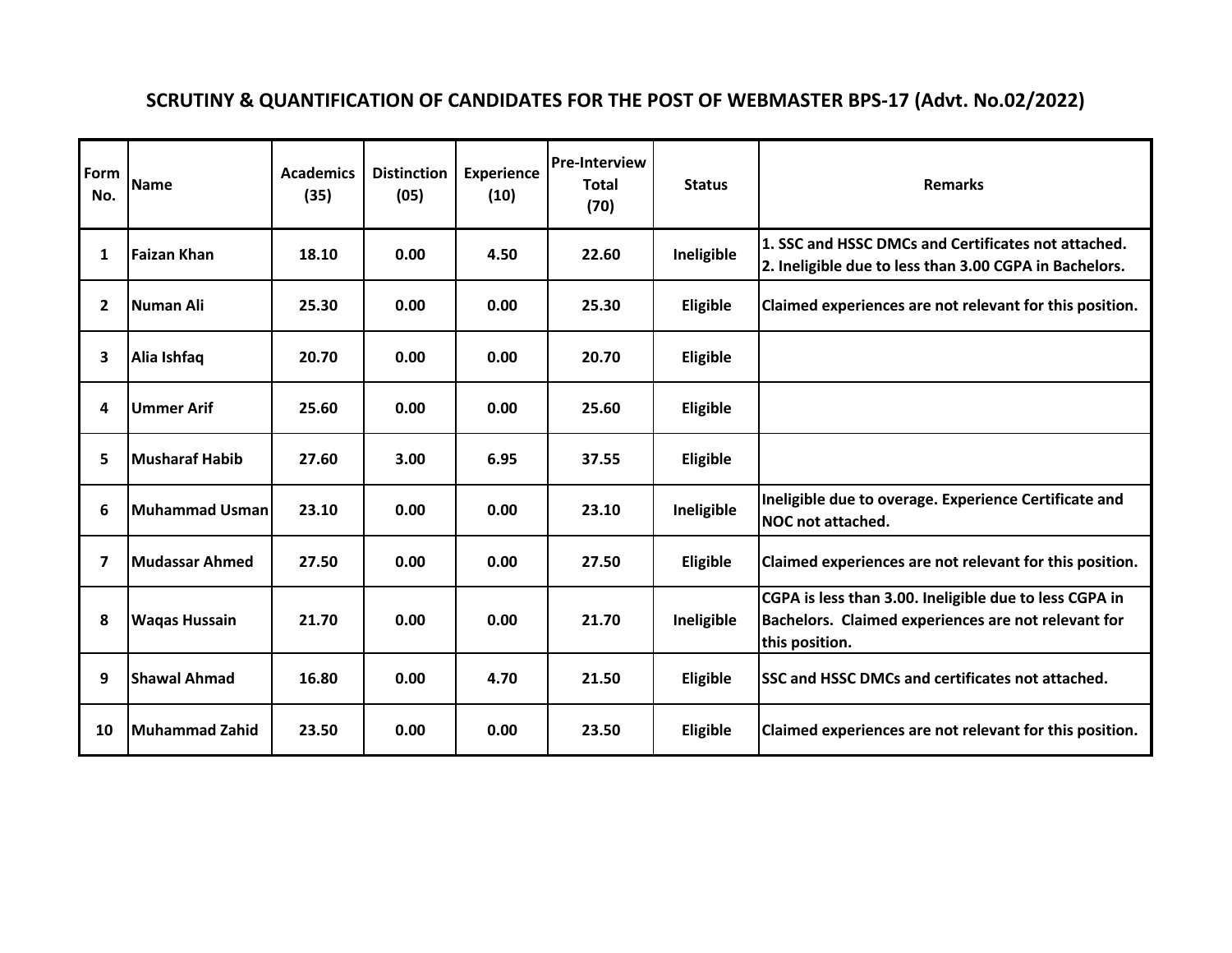# **SCRUTINY & QUANTIFICATION OF CANDIDATES FOR THE POST OF PROGAMMER BPS-17 (Advt. No.02/2022)**

| Form<br>No. | <b>Name</b>           | <b>Academics</b><br>(35) | <b>Distinction</b><br>(05) | <b>Experience</b><br>(10) | <b>Pre-Interview</b><br><b>Total</b><br>(70) | <b>Status</b> | <b>Remarks</b>                                                                                                  |
|-------------|-----------------------|--------------------------|----------------------------|---------------------------|----------------------------------------------|---------------|-----------------------------------------------------------------------------------------------------------------|
| 1           | <b>Ummer Arif</b>     | 25.60                    | 0.00                       | 0.00                      | 25.60                                        | Eligible      |                                                                                                                 |
| 2           | Alia Ishfaq           | 20.70                    | 0.00                       | 0.00                      | 20.70                                        | Eligible      |                                                                                                                 |
| 3           | Hassan Mushtaq        | 25.10                    | 0.00                       | 0.00                      | 25.10                                        | Eligible      | Claimed experiences are not relevant for this<br>position.                                                      |
| 4           | <b>Musharaf Habib</b> | 27.60                    | 3.00                       | 6.95                      | 37.55                                        | Eligible      |                                                                                                                 |
| 5           | <b>Muhammad Zahid</b> | 23.50                    | 0.00                       | 0.00                      | 23.50                                        | Eligible      | Claimed experiences are not relevant for this<br>position.                                                      |
| 6           | <b>Shawal Ahmad</b>   | 16.80                    | 0.00                       | 0.00                      | 16.80                                        | Eligible      | SSC and HSSC DMCs and certificatess not<br>attached. Claimed experiences are not<br>relevant for this position. |
| 7           | Numan Ali             | 25.30                    | 0.00                       | 8.66                      | 33.96                                        | Eligible      |                                                                                                                 |